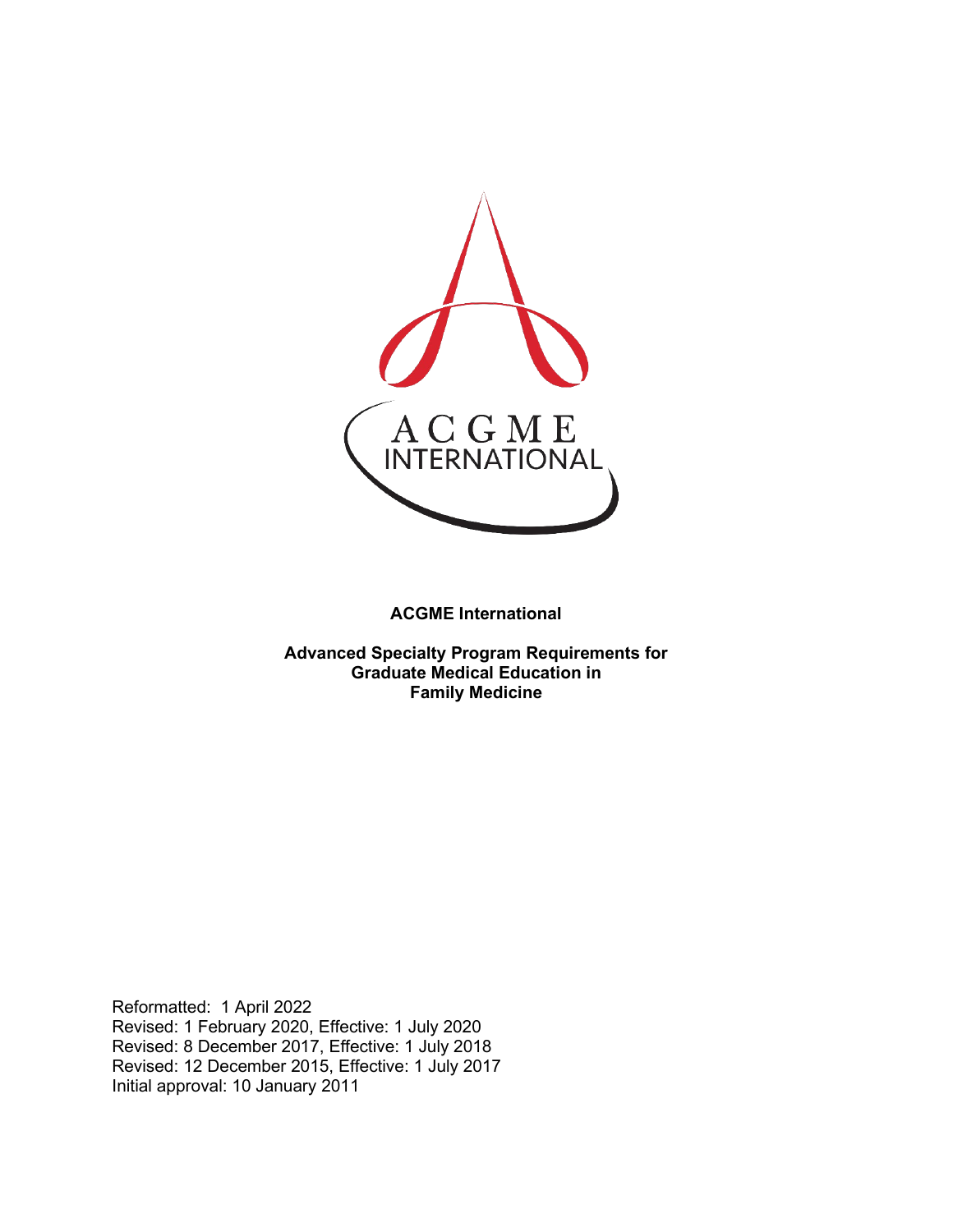## **ACGME International Specialty Program Requirements for Graduate Medical Education in Family Medicine**

#### **Int. Introduction**

*Background and Intent: Programs must achieve and maintain Foundational Accreditation according to the ACGME-I Foundational Requirements prior to receiving Advanced Specialty Accreditation. The Advanced Specialty Requirements noted below complement the ACGME-I Foundational Requirements. For each section, the Advanced Specialty Requirements should be considered together with the Foundational Requirements.*

## **Int. I. Definition and Scope of the Specialty**

Family medicine is a primary care specialty that demonstrates high-quality care within the context of a personal doctor-patient relationship and with an appreciation for the individual, family, and community connections. Continuity of comprehensive care for the diverse patient population family physicians serve is foundational to the specialty. Access, accountability, effectiveness, and efficiency are essential elements of the discipline. The coordination of patient care and leadership of advanced primary care practices and evolving health care systems are additional vital roles for family physicians.

## **Int. II. Duration of Education**

Int. II.A. The educational program in family medicine must be 36 or 48 months in length.

## **I. Institution**

## **I.A. Sponsoring Institution**

I.A.1. Since family medicine programs are dependent in part on other specialties for the education of residents, the ability and commitment of the institution to fulfill these requirements must be documented.

## **I.B. Participating Sites**

I.B.1. **Participating sites should not be at such a distance from the primary** clinical site that they require excessive travel time or otherwise fragment the educational experience for residents.

#### **II. Program Personnel and Resources**

#### **II.A. Program Director**

- II.A.1. Qualifications of the program director must include:
- II.A.1.a) a minimum of five years of clinical experience in family medicine; and,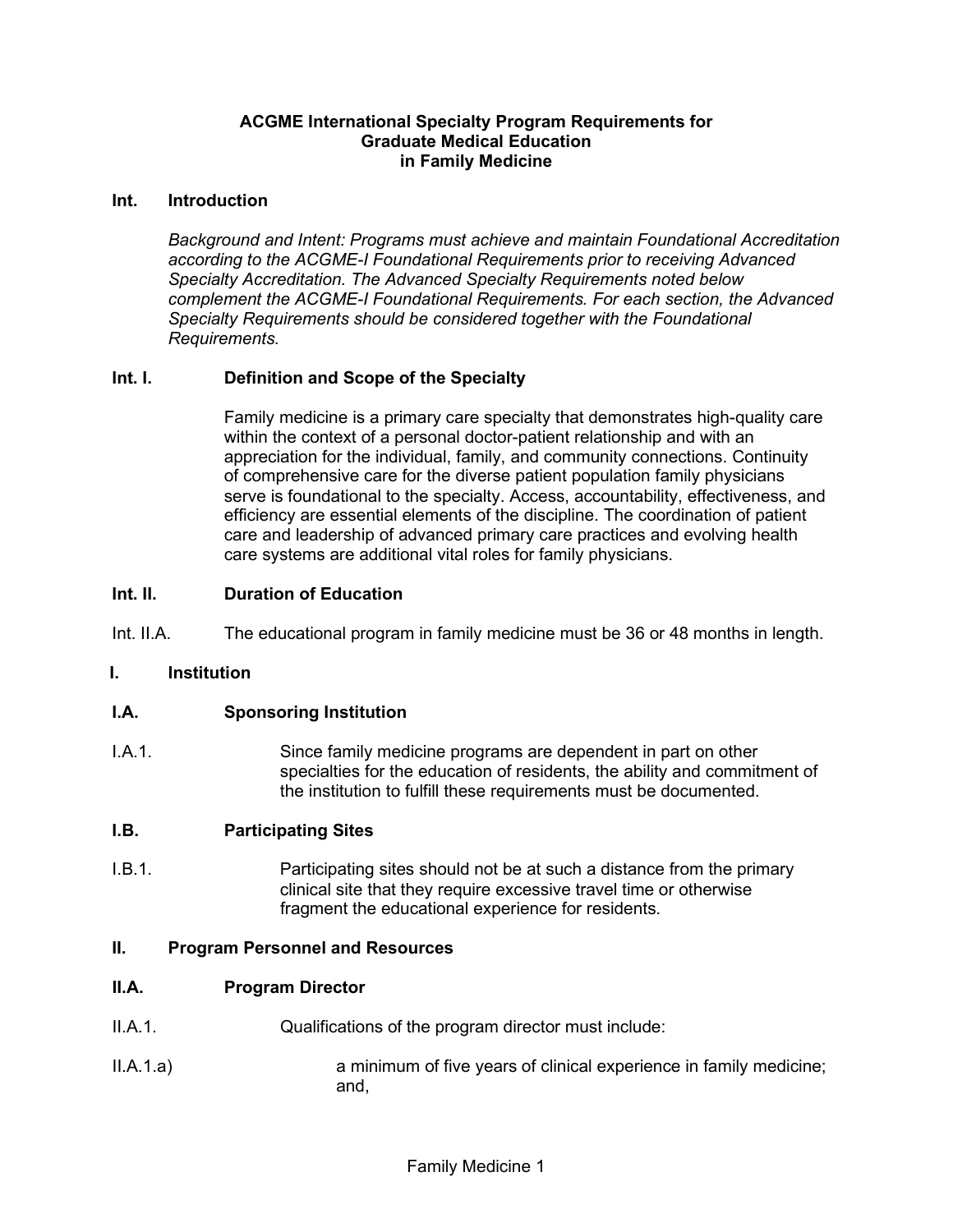| II.A.1.b) | if the length of the program's accreditation allows, at least two<br>years as a core faculty member in an ACGME-I-accredited family<br>medicine residency program.                                                                                                               |
|-----------|----------------------------------------------------------------------------------------------------------------------------------------------------------------------------------------------------------------------------------------------------------------------------------|
| II.A.2.   | The program director must maintain clinical skills by providing direct<br>patient care.                                                                                                                                                                                          |
| II.B.     | <b>Faculty</b>                                                                                                                                                                                                                                                                   |
| II.B.1.   | All family medicine physician faculty members must maintain clinical<br>skills by providing direct patient care.                                                                                                                                                                 |
| II.B.1.a) | Family medicine physician faculty members should have a<br>specific time commitment to patient care.                                                                                                                                                                             |
| II.B.1.b) | Some family medicine physician members must see patients<br>in each of the Family Medicine Practice (FMP) sites used by<br>the program.                                                                                                                                          |
| II.B.2.   | The program must have family medicine physicians or other qualified<br>physicians as faculty members providing or teaching care for each of<br>the following:                                                                                                                    |
| II.B.2.a) | maternity patients;                                                                                                                                                                                                                                                              |
| ILB.2.b)  | inpatient adults; and,                                                                                                                                                                                                                                                           |
| II.B.2.c  | inpatient children.                                                                                                                                                                                                                                                              |
| II.B.3.   | Instruction in the other specialties must be conducted by faculty<br>members with appropriate expertise.                                                                                                                                                                         |
| II.B.4.   | There must be faculty members dedicated to the integration of<br>behavioral health into the educational program.                                                                                                                                                                 |
| II.B.5.   | There must be a structured program of faculty development that<br>involves regularly scheduled activities designed to enhance the<br>effectiveness of teaching, administration, leadership, scholarship,<br>clinical, and behavioral components of faculty members' performance. |
| II.C.     | <b>Other Program Personnel</b>                                                                                                                                                                                                                                                   |
| II.C.1.   | The program must have a program coordinator.                                                                                                                                                                                                                                     |
| II.D.     | <b>Resources</b>                                                                                                                                                                                                                                                                 |
| II.D.1.   | There must be at least one FMP site to serve as the foundation for<br>educating residents and to provide family medicine physician role<br>models.                                                                                                                               |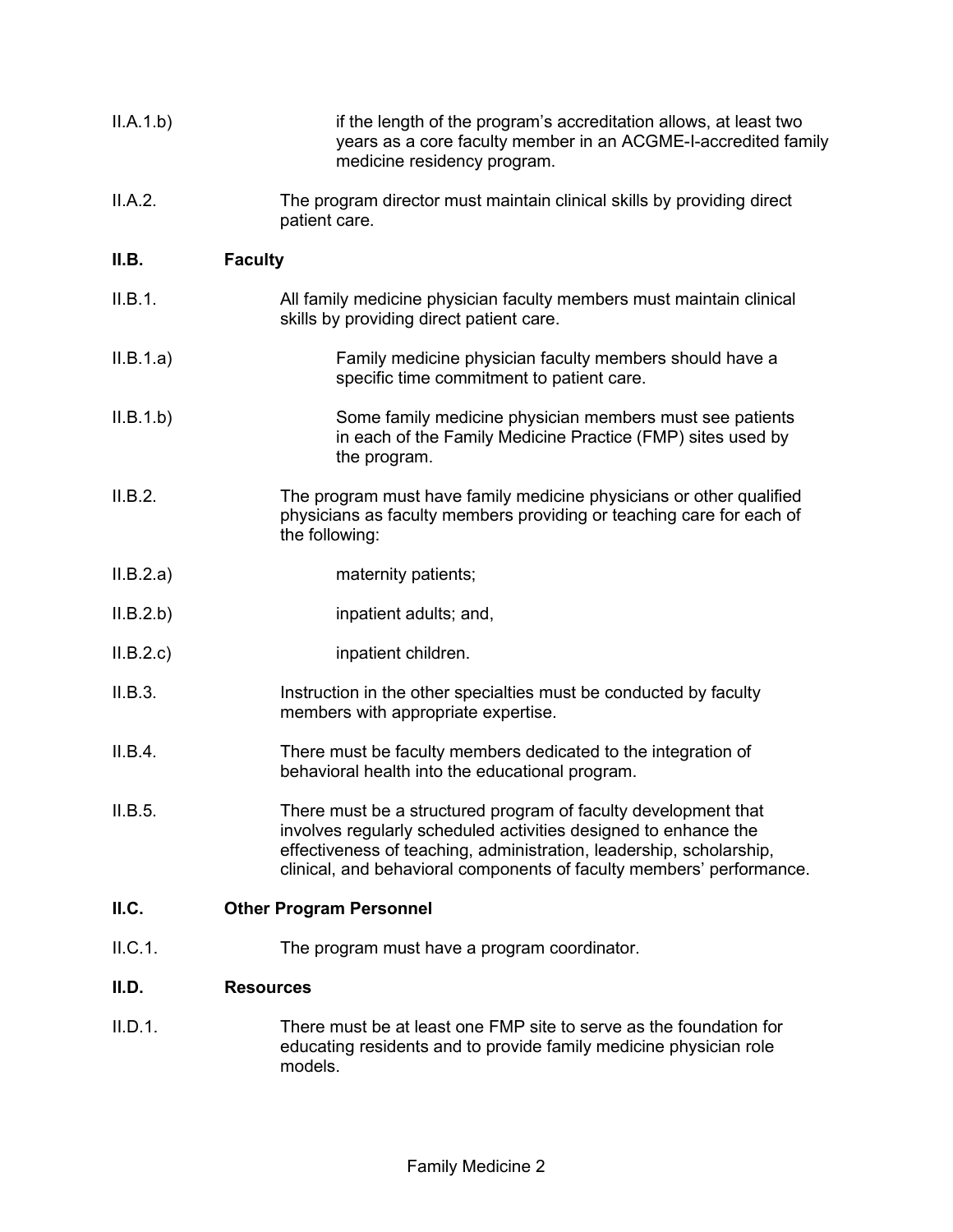| II.D.2.   | FMP site(s) must support continuous, comprehensive, convenient,<br>accessible, and coordinated care to a panel of patient families.                                                                                                |
|-----------|------------------------------------------------------------------------------------------------------------------------------------------------------------------------------------------------------------------------------------|
| II.D.2.a) | There must be agreement with specialists in other areas/services<br>regarding the requirement that residentsmaintain concurrent<br>commitment to their patients in the FMP site during these<br>rotations.                         |
| II.D.3.   | If multiple FMP sites are used for resident education, each must meet the<br>criteria for the primary practice and be approved by the Review<br>Committee-International prior to use.                                              |
| II.D.4.   | Each FMP site must have a mission statement describing itsdedication to<br>education and to the care of patients within thepractice as relates to the<br>greater community served by the program.                                  |
| II.D.5.   | The resident-to-faculty preceptor ratio in an FMP site must not exceed<br>four-to-one.                                                                                                                                             |
| II.D.6.   | Each FMP site must be sufficiently staffed to ensure efficiency of<br>operations, adequate support for patient care, and fulfillment of<br>educational requirements.                                                               |
| II.D.6.a) | The staff should include nurses, technicians, clerks, administrative<br>personnel, and other health professionals.                                                                                                                 |
| II.D.7.   | Other physician specialists should not see patients in an FMP siteunless<br>their presence enhances the experiences and learning of the residents.                                                                                 |
| II.D.8.   | Each FMP site must involve all members of the practice in ongoing<br>performance improvement and demonstrate use of outcomes in<br>improving clinical quality, patient satisfaction, patient safety, and financial<br>performance. |
| II.D.9.   | Each FMP site must have adequate space and resources to effectively<br>conduct the educational program, including:                                                                                                                 |
| II.D.9.a) | contiguous space for residents' clinical work and education;                                                                                                                                                                       |
| II.D.9.b) | readily available computer access to electronic resources;                                                                                                                                                                         |
| II.D.9.c  | adequate space to conduct private resident precepting sessions,<br>teaching conferences, group meetings, and small group<br>counseling; and,                                                                                       |
| II.D.9.d  | faculty members' offices, either in the FMP site or immediately<br>adjacent to the FMP site.                                                                                                                                       |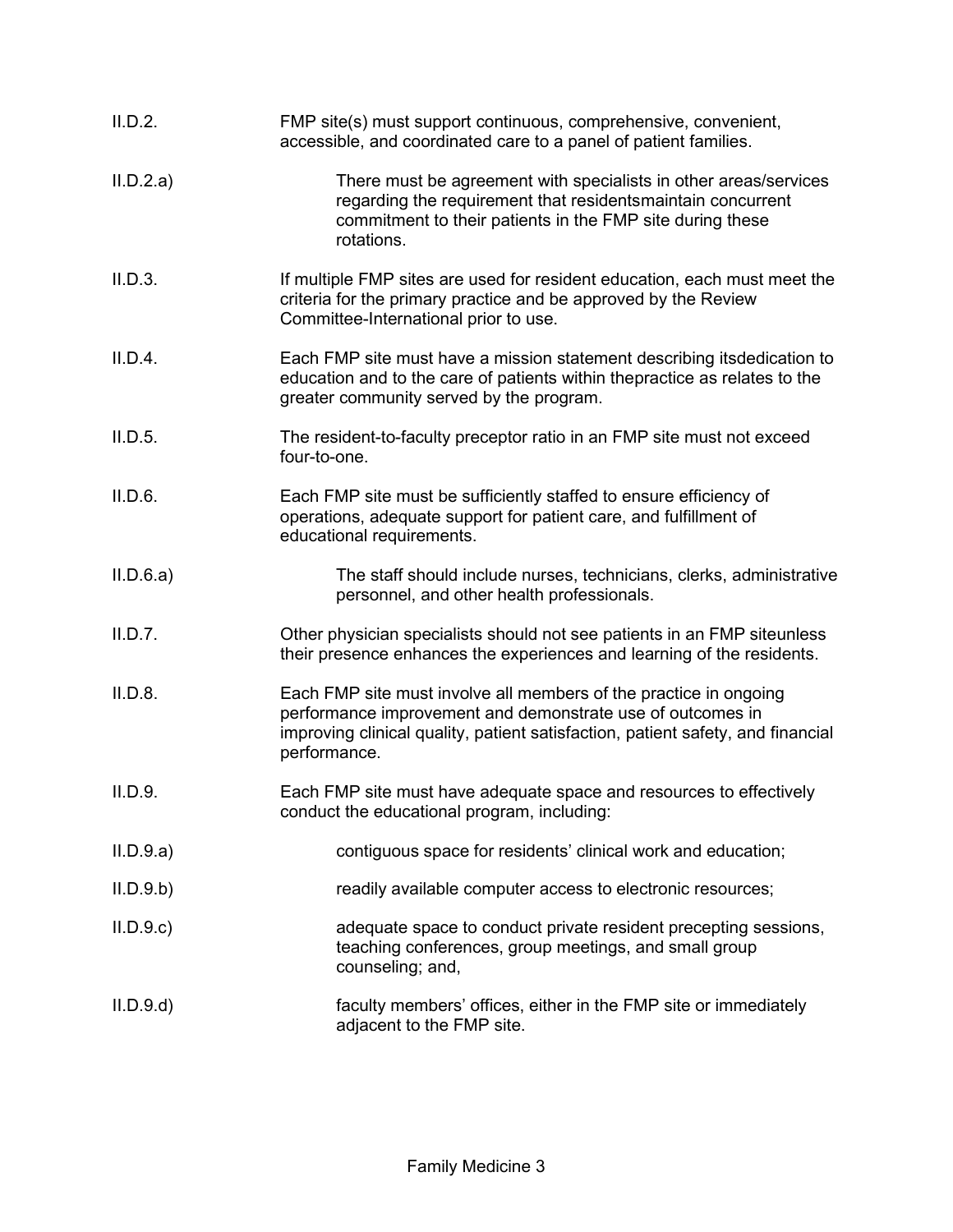| II.D.10.                      | Each FMP site must be available for patient services at times<br>commensurate with community medical standards and practice.                                                                                                                       |
|-------------------------------|----------------------------------------------------------------------------------------------------------------------------------------------------------------------------------------------------------------------------------------------------|
| II.D.10.a)                    | When an FMP site is not open, there must be a well-organized<br>plan that ensures continuing access to each patient's personal<br>physician, substitute family physician, or care from a physician<br>with access to the patient's health records. |
| II.D.10.b)                    | Patients of an FMP site must receive education and direction as to<br>how to obtain access to their physician, a substitute family<br>physician, or another physician for continuity of care during hours<br>the FMP site is closed.               |
| II.D.11.                      | Inpatient facilities must have occupied teaching beds to ensure apatient<br>load and variety of problems sufficient to support the education of the<br>number of residents and other learners on the services.                                     |
| $\mathbf{u} \cdot \mathbf{n}$ | وحموسه والمواجعة والمستحق الممازح والمتحاف والمتحدد والمستحدث والتائية والمتحارب والمستلهم والمستنق                                                                                                                                                |

II.D.12. Inpatient facilities must also provide physical, human, and otherresources for education in family medicine.

# **III. Resident Appointment**

#### **III.A. Eligibility Criteria**

See International Foundational Requirements, Section III.A.

## **III.B. Number of Residents**

- III.B.1. The program must have at least four residents at each educational level.
- III.B.2. The program should have a total of at least 12 on-duty residents.

## **III.C. Resident Transfers**

See International Foundational Requirements, Section III.C.

## **III.D. Appointment of Fellows and Other Learners**

See International Foundational Requirements, Section III.D.

# **IV. Specialty-Specific Educational Program**

#### **IV.A. ACGME-I Competencies**

- IV.A.1. The program must integrate the following ACGME-I Competencies into the curriculum.
- IV.A.1.a) Professionalism
- IV.A.1.a).(1) Residents must demonstrate a commitment to professionalism and an adherence to ethical principles.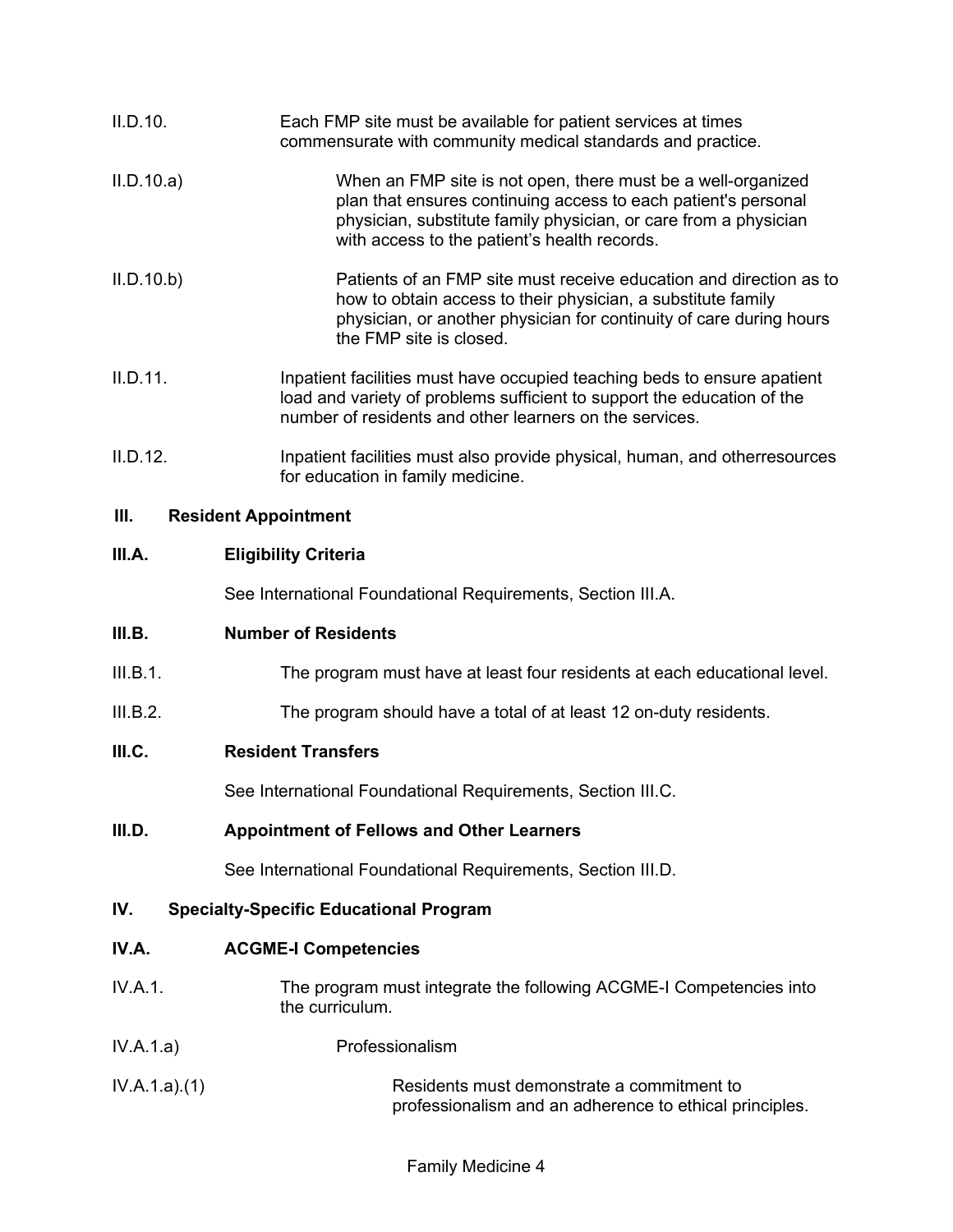|                       | Residents must demonstrate:                                                                                                                                                                                |
|-----------------------|------------------------------------------------------------------------------------------------------------------------------------------------------------------------------------------------------------|
| IV.A.1.a)(1)(a)       | compassion, integrity, and respect for others;                                                                                                                                                             |
| IV.A.1.a)(1)(b)       | responsiveness to patient needs that supersedes<br>self-interest;                                                                                                                                          |
| IV.A.1.a)(1)(c)       | respect for patient privacy and autonomy;                                                                                                                                                                  |
| IV.A.1.a)(1)(d)       | accountability to patients, society, and the<br>profession;                                                                                                                                                |
| IV.A.1.a)(1)(e)       | sensitivity and responsiveness to a diverse patient<br>population, including to diversity in gender, age,<br>culture, race, religion, disabilities, and sexual<br>orientation; and,                        |
| IV.A.1.a)(1)(f)       | adherence to the Sponsoring Institution's<br>professionalism standards and code of conduct,<br>to citizenship, and to other responsibilities.                                                              |
| IV.A.1.b)             | <b>Patient Care and Procedural Skills</b>                                                                                                                                                                  |
| IV.A.1.b)(1)          | Residents must provide patient care that is compassionate,<br>appropriate, and effective for the treatment of health<br>problems and the promotion of health. Residents must<br>demonstrate competence in: |
| IV.A.1.b)(1)(a)       | the essential skills/competencies of both<br>productivity and efficiency necessary to<br>meet the expectations of independent<br>clinical practice, including:                                             |
| IV.A.1.b).(1).(a).(i) | ability to collect a complete initial data base<br>and examination;                                                                                                                                        |
| IV.A.1.b)(1)(a)(ii)   | ability to define and expand the differential<br>diagnosis list;                                                                                                                                           |
| IV.A.1.b)(1)(a)(iii)  | identifying the most likely diagnoses and<br>establishing of a plan for diagnostic and<br>treatment modalities;                                                                                            |
| IV.A.1.b)(1)(a)(iv)   | ability to educate the patient and<br>patient's family about the diagnoses,<br>evaluation, and treatment of the<br>disease; to obtain informed consent;<br>and to perform appropriate<br>procedures;       |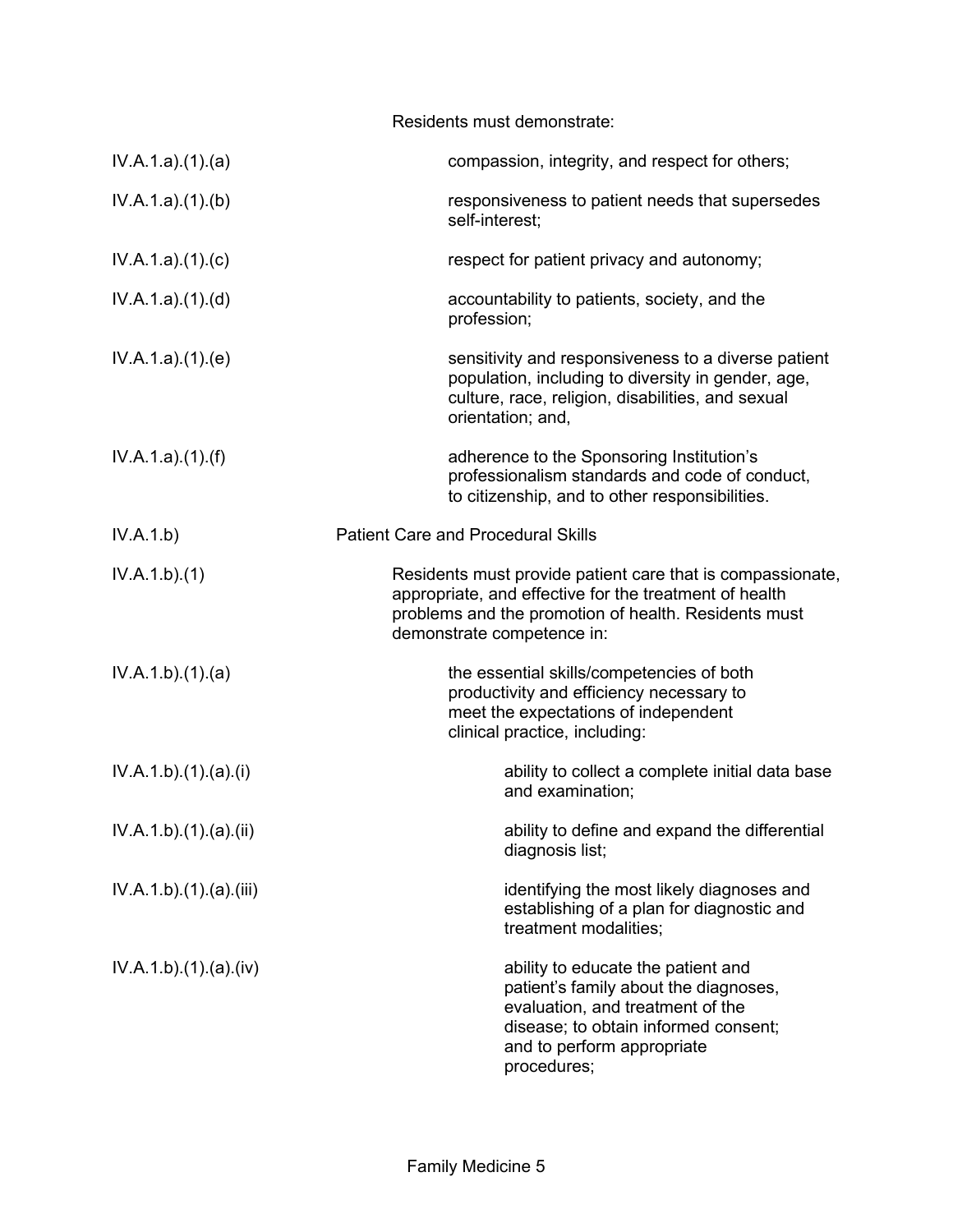| IV.A.1.b)(1)(a)(v)     | ability to practice in a team and with a<br>systems-based approach;                                                                                                                                                                       |
|------------------------|-------------------------------------------------------------------------------------------------------------------------------------------------------------------------------------------------------------------------------------------|
| IV.A.1.b)(1)(a)(vi)    | ability to present data to other members of<br>the team and consultants;                                                                                                                                                                  |
| IV.A.1.b)(1)(a)(vii)   | cost-conscious ordering of diagnostic tests<br>and therapeutics;                                                                                                                                                                          |
| IV.A.1.b)(1)(a)(viii)  | construction of a medical record summary<br>with accuracy and in compliance with<br>expected format and the hospital's medical<br>records policies;                                                                                       |
| IV.A.1.b) (1) (a) (ix) | formulating short- and long-term goals; and,                                                                                                                                                                                              |
| IV.A.1.b)(1)(a)(x)     | providing guidance to patients regarding<br>advanced directives, end-of-life issues,<br>and unexpected diagnoses/outcomes.                                                                                                                |
| IV.A.1.b)(1)(b)        | providing preventive health care, promoting<br>independent living, and maximizing function<br>and quality of life in the geriatric patient;                                                                                               |
| IV.A.1.b)(1)(c)        | providing longitudinal health care to families,<br>including assisting them in coping with serious<br>illness and loss, and in promoting family<br>mechanisms to maintain wellness of its members;                                        |
| IV.A.1.b)(1)(d)        | assessing and meeting the health care needs of<br>declining geriatric patients; episodic, illness-related<br>care; delivery of health care in the home, the FMP<br>site, hospital, and long-term care facility; and end-of-<br>life care; |
| IV.A.1.b)(1)(e)        | managing a normal pregnancy and delivery;                                                                                                                                                                                                 |
| IV.A.1.b)(1)(f)        | managing common problems related to prenatal<br>and postnatal care;                                                                                                                                                                       |
| IV.A.1.b)(1)(g)        | performing appropriate gynecological procedures;                                                                                                                                                                                          |
| IV.A.1.b)(1)(h)        | giving proper advice, explanation, and emotional<br>support during care to surgical patients and their<br>families, and recognizing surgical conditions that<br>are preferably managed on an elective basis;                              |
| IV.A.1.b)(1)(i)        | diagnosing and managing a wide variety of<br>common general surgical problems typically<br>cared for by family physicians;                                                                                                                |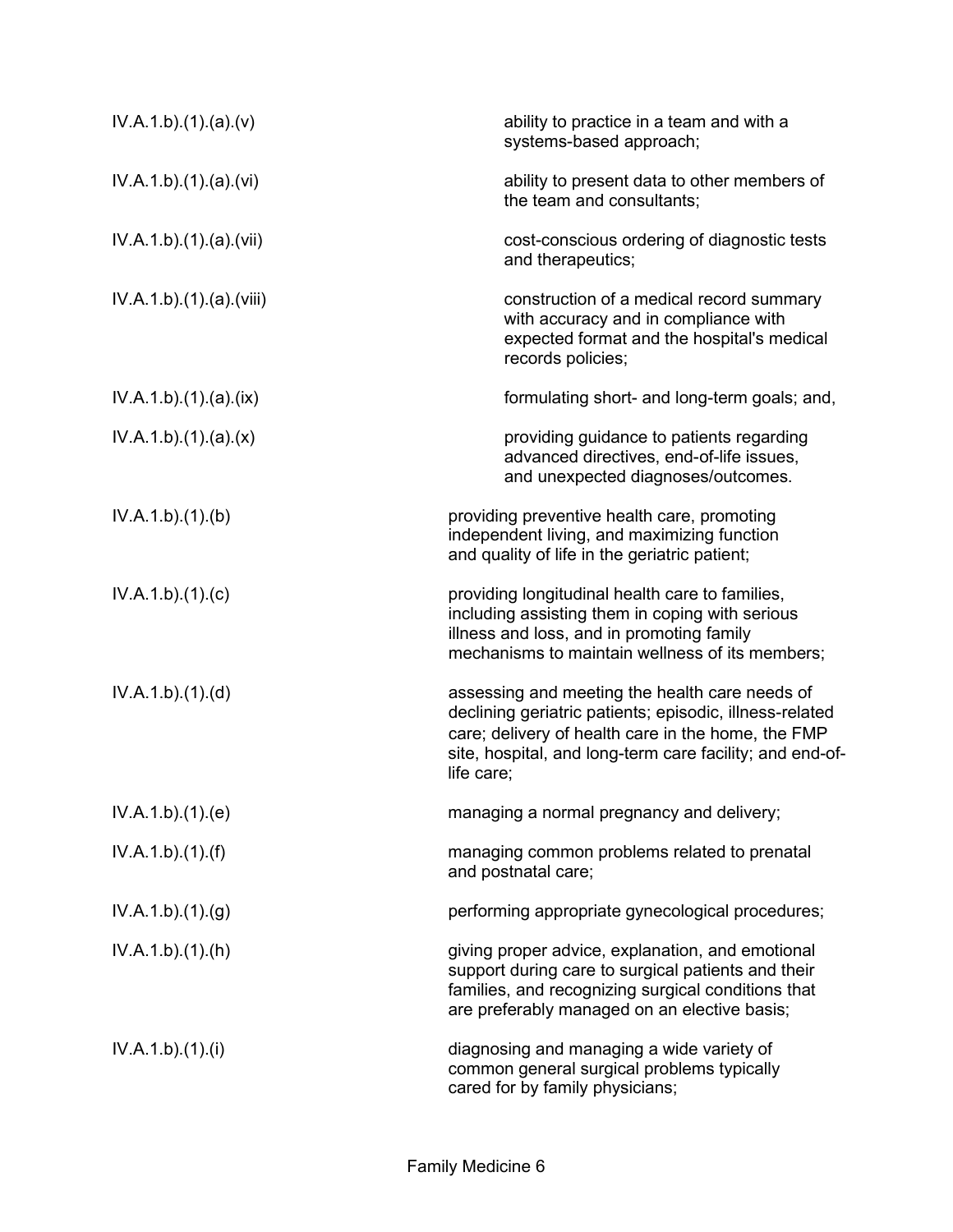| IV.A.1.b)(1)(j)           | diagnosing and managing common inpatient<br>problems of adults and children as seen by the<br>family physician;                                                                                                                                                                                                                                         |
|---------------------------|---------------------------------------------------------------------------------------------------------------------------------------------------------------------------------------------------------------------------------------------------------------------------------------------------------------------------------------------------------|
| IV.A.1.b)(1)(k)           | caring for hospitalized male and female patients<br>with various levels of severity of illness and utilizing<br>appropriate consultation by other specialists; and,                                                                                                                                                                                     |
| IV.A.1.b)(1)(I)           | providing supervision to others in the learning<br>environment.                                                                                                                                                                                                                                                                                         |
| IV.A.1.c)                 | <b>Medical Knowledge</b>                                                                                                                                                                                                                                                                                                                                |
| $IV.A.1.c.$ (1)           | Residents must demonstrate knowledge of established<br>and evolving biomedical clinical, epidemiological, and<br>social-behavioral sciences, as well as the application of<br>this knowledge to patient care. Residents must<br>demonstrate knowledge of:                                                                                               |
| $IV.A.1.c$ . $(1).$ $(a)$ | the broad spectrum of clinical disorders seen in the<br>practice of family medicine; and,                                                                                                                                                                                                                                                               |
| $IV.A.1.c$ . $(1).$ (b)   | the ability to evaluate evolving medical knowledge<br>and incorporate it into meaningful clinical practice.                                                                                                                                                                                                                                             |
|                           |                                                                                                                                                                                                                                                                                                                                                         |
| IV.A.1.d)                 | Practice-based Learning and Improvement                                                                                                                                                                                                                                                                                                                 |
| IV.A.1.d.(1)              | Residents must demonstrate the ability to investigate and<br>evaluate their care of patients, to appraise and assimilate<br>scientific evidence, and to continuously improve patient<br>care based on constant self-evaluation and lifelong<br>learning. Residents are expected to develop skills and<br>habits to be able to meet the following goals: |
| IV.A.1.d)(1)(a)           | identify and perform appropriate learning activities;                                                                                                                                                                                                                                                                                                   |
| IV.A.1.d.(1).(b)          | identify strengths, deficiencies, and limits in one's<br>knowledge and expertise;                                                                                                                                                                                                                                                                       |
| IV.A.1.d)(1)(c)           | incorporate formative evaluation feedback into daily<br>practice;                                                                                                                                                                                                                                                                                       |
| IV.A.1.d)(1)(d)           | locate, appraise, and assimilate evidence from<br>scientific studies related to their patients' health<br>problems;                                                                                                                                                                                                                                     |
| IV.A.1.d)(1)(e)           | participate in the education of patients, families,<br>students, residents, and other health professionals;                                                                                                                                                                                                                                             |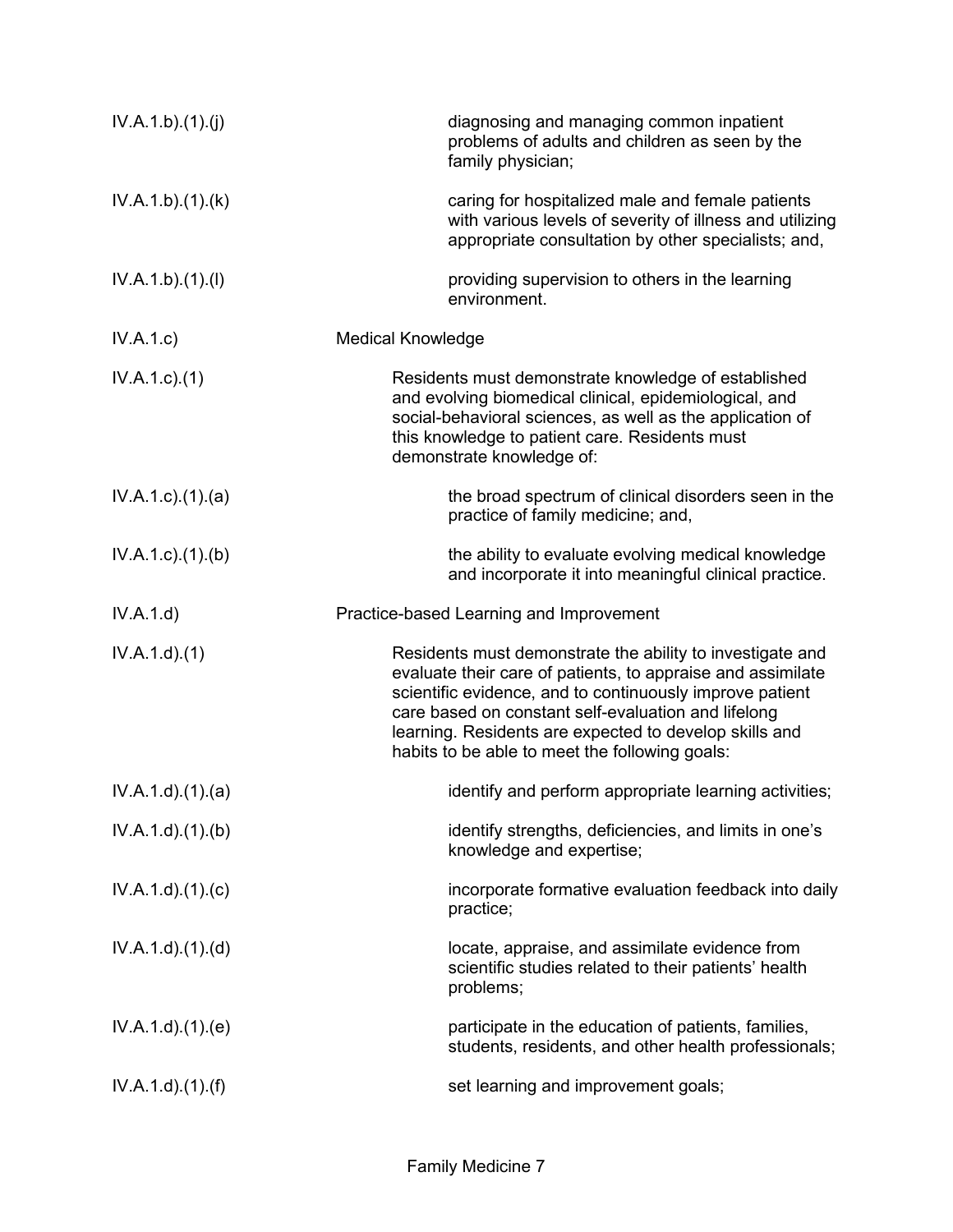| IV.A.1.d.(1). <sub>(g)</sub> | systematically analyze practice using quality<br>improvement methods, and implement changes<br>with the goal of practice improvement; and,                                                                                                             |
|------------------------------|--------------------------------------------------------------------------------------------------------------------------------------------------------------------------------------------------------------------------------------------------------|
| $IV.A.1.d$ . $(1).(h)$       | use information technology to optimize learning.                                                                                                                                                                                                       |
| IV.A.1.e)                    | Interpersonal and Communication Skills                                                                                                                                                                                                                 |
| IV.A.1.e. (1)                | Residents must demonstrate interpersonal and<br>communication skills that result in the effective exchange<br>of information and collaboration with patients, their<br>families, and health professionals. Residents must:                             |
| IV.A.1.e. (1). (a)           | communicate effectively with patients, patients'<br>families, and the public, as appropriate, across a<br>broad range of socioeconomic and cultural<br>backgrounds;                                                                                    |
| IV.A.1.e. (1)(b)             | communicate effectively with physicians, other<br>health professionals, and health-related agencies;                                                                                                                                                   |
| IV.A.1.e. (1)(c)             | work effectively as a member or leader of a health<br>care team or other professional group;                                                                                                                                                           |
| IV.A.1.e. (1). (d)           | act in a consultative role to other physicians and<br>health professionals; and,                                                                                                                                                                       |
| IV.A.1.e. (1). (e)           | maintain comprehensive, timely, and legible<br>medical records, if applicable.                                                                                                                                                                         |
| IV.A.1.f)                    | <b>Systems-based Practice</b>                                                                                                                                                                                                                          |
| IV.A.1.f)(1)                 | Residents must demonstrate an awareness of and<br>responsiveness to the larger context and system of health<br>care, as well as the ability to call effectively on other<br>resources in the system to provide optimal health care.<br>Residents must: |
| IV.A.1.f)(1)(a)              | advocate for quality patient care and optimal patient<br>care systems;                                                                                                                                                                                 |
| IV.A.1.f)(1)(b)              | coordinate patient care within the health care<br>system relevant to their clinical specialty;                                                                                                                                                         |
| IV.A.1.f)(1)(c)              | incorporate considerations of cost awareness and<br>risk-benefit analysis in patient and/or population-<br>based care as appropriate;                                                                                                                  |
| IV.A.1.f)(1)(d)              | participate in identifying system errors and<br>implementing potential systems solutions;                                                                                                                                                              |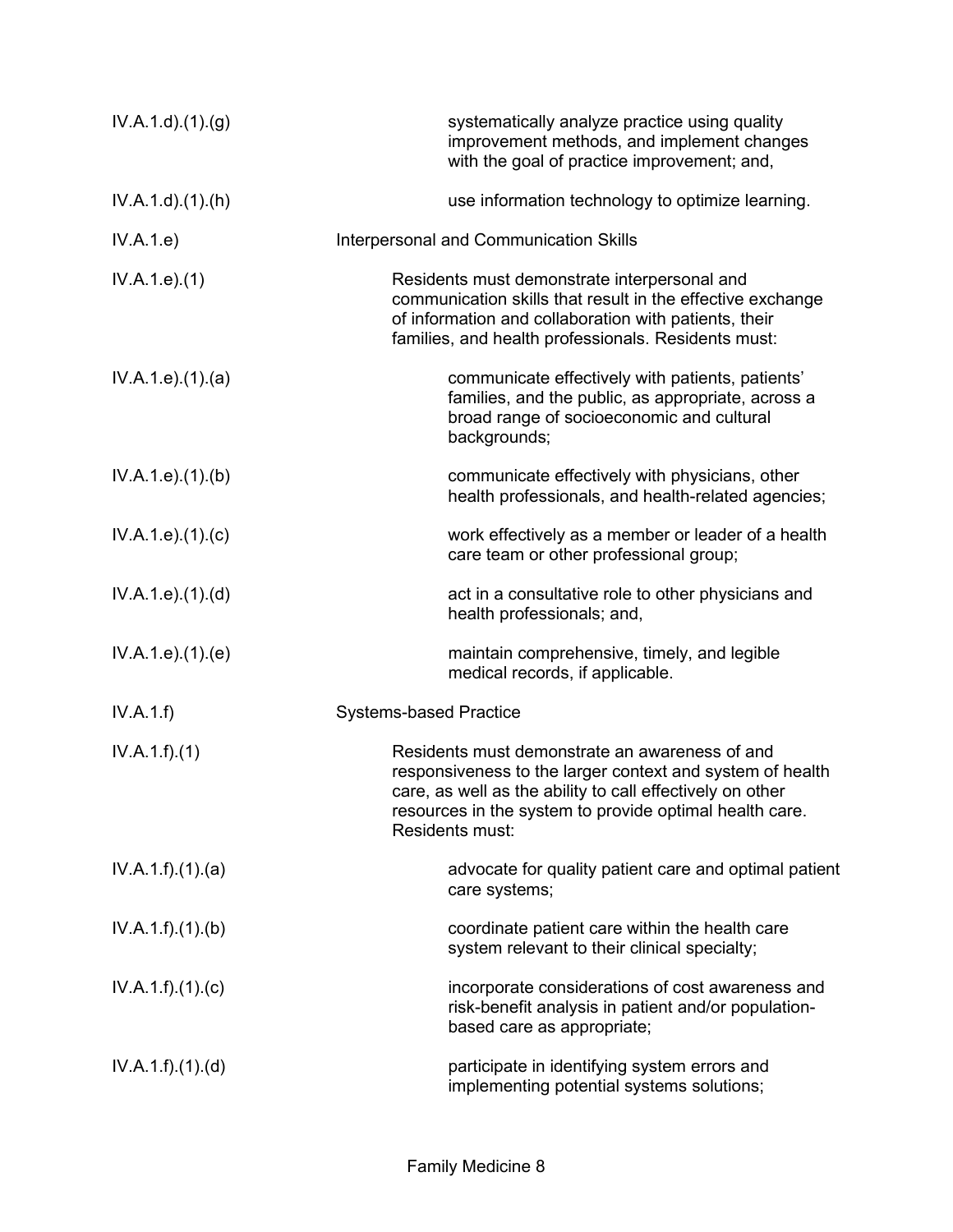| IV.A.1.f).(1).(e) | work effectively in various health care delivery<br>settings and systems relevant to their clinical<br>specialty; and, |
|-------------------|------------------------------------------------------------------------------------------------------------------------|
| IV.A.1.f)(1)(f)   | work in interprofessional teams to enhance patient<br>safety and improve patient care quality.                         |

# **IV.B. Regularly Scheduled Educational Activities**

IV.B.1. The program must provide a regularly scheduled forum for residents to explore and analyze evidence pertinent to the practice of family medicine.

#### **IV.C. Clinical Experiences**

*Background and Intent: Clinical practice in family medicine differs throughout the world based in part on differences in medical practice, population demographics, and disease patterns. The goals of the clinical experience requirements in family medicine are to provide flexibility and to maintain quality so that the program educates physicians:*

- *for current as well as future practice;*
- *to care for families in a comprehensive and caring manner; and,*
- *to care for families throughout the continuum of care.*

| IV.C.1. | Each resident must be assigned to a primary FMP site. |
|---------|-------------------------------------------------------|
|---------|-------------------------------------------------------|

- IV.C.1.a) Residents must receive regular reports of individual and practice productivity and clinical quality, as well as the training needed to analyze these reports.
- IV.C.1.b) Residents must attend regular FMP business meetings with staff and faculty members to discuss practice-related policies and procedures, business and service goals, and practice efficiency and quality.
- IV.C.2. Residents must be scheduled to see patients in the FMP site for a minimum of 40 weeks during each year of the educational program.
- IV.C.2.a) Residents' other assignments must not interrupt continuity for more than eight weeks at any given time or in any one year.
- IV.C.2.b) The periods between interruptions in continuity must be at least four weeks in length.
- IV.C.3. Experiences in the FMP site must include acute care, chronic care, and wellness care for patients of all ages.
- IV.C.3.a) FMP site patient encounters should include care for patients younger than 10 years of age.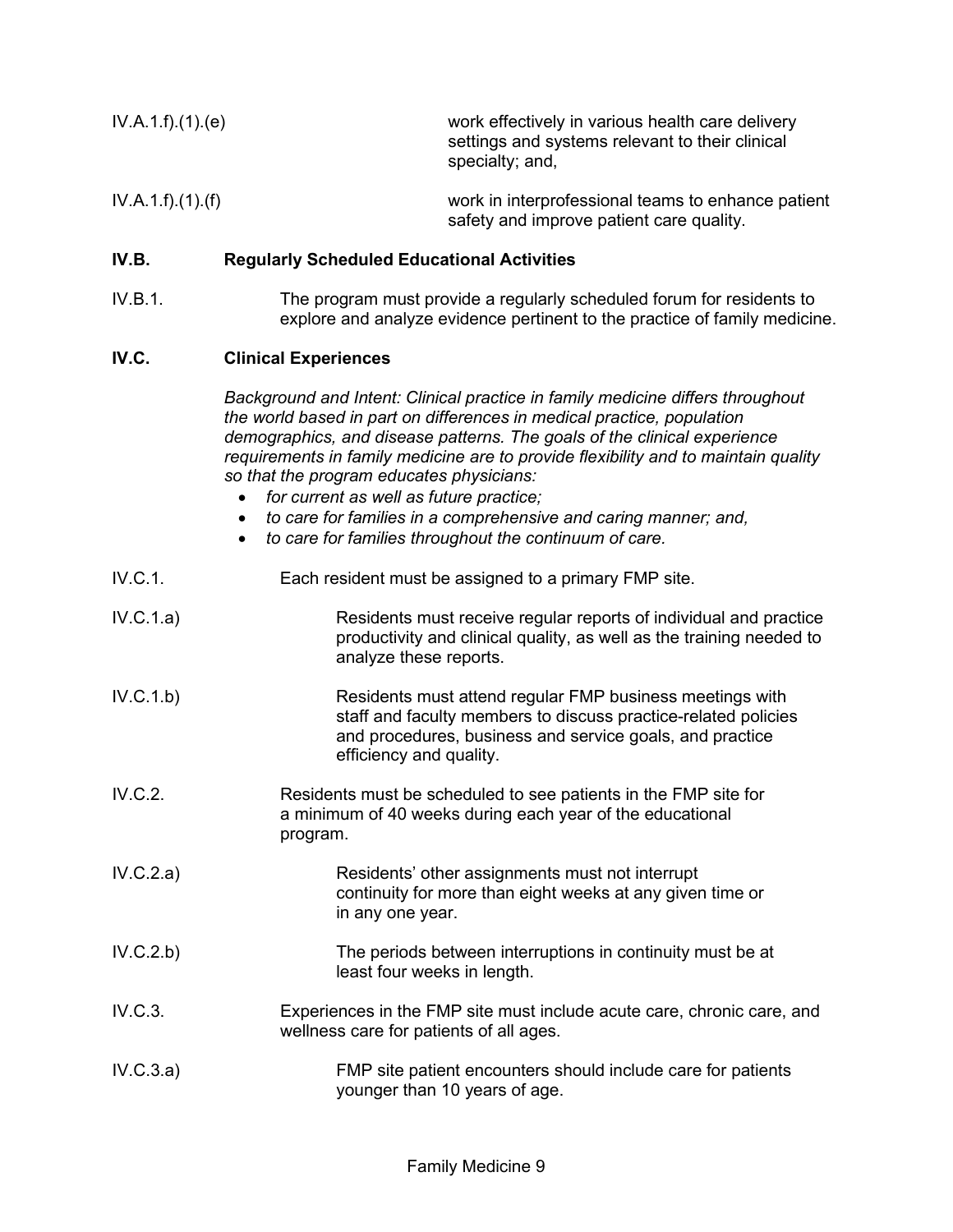| IV.C.3.b)  | FMP site patient encounters should include care for patients 60<br>years of age or older                                                                                                                                                                                                                                                                                                                                                                                                                                                                                                                                                                                |
|------------|-------------------------------------------------------------------------------------------------------------------------------------------------------------------------------------------------------------------------------------------------------------------------------------------------------------------------------------------------------------------------------------------------------------------------------------------------------------------------------------------------------------------------------------------------------------------------------------------------------------------------------------------------------------------------|
| IV.C.4.    | Individual residents or a team of residents must be primarily responsible<br>for a panel of continuity patients.                                                                                                                                                                                                                                                                                                                                                                                                                                                                                                                                                        |
| IV.C.4.a)  | Residents' responsibilities must include integrating each panel<br>patient's care across all settings, including the home, long-term<br>care facilities, the FMP site, specialty care facilities, and inpatient<br>care facilities.                                                                                                                                                                                                                                                                                                                                                                                                                                     |
| IV.C.5.    | Residents should participate in and assume progressive leadership of<br>appropriate care teams to coordinate and optimize care for a panel of<br>continuity patients.                                                                                                                                                                                                                                                                                                                                                                                                                                                                                                   |
| IV.C.6.    | Residents must provide care for a minimum of 1,650 in-person patient<br>encounters at their assigned FMP site, with at least 150 visits occurring in<br>the first year of the educational program.                                                                                                                                                                                                                                                                                                                                                                                                                                                                      |
| IV.C.6.a)  | The majority of these visits must occur in residents' primary FMP<br>site.                                                                                                                                                                                                                                                                                                                                                                                                                                                                                                                                                                                              |
|            | Background and Intent: Patient encounters at the FMP site may include<br>telephone visits, electronic visits, telemedicine visits, group visits, and patient-<br>peer education sessions.                                                                                                                                                                                                                                                                                                                                                                                                                                                                               |
| IV.C.7.    | The program must ensure that every resident has exposure to a variety of<br>medical and surgical subspecialties throughout the educational program.                                                                                                                                                                                                                                                                                                                                                                                                                                                                                                                     |
| IV.C.8.    | Residents must have at least 600 hours (or six months) of clinical<br>experience dedicated to the care of hospitalized adult patients with a<br>broad range of ages and medical conditions.                                                                                                                                                                                                                                                                                                                                                                                                                                                                             |
| IV.C.9.    | Residents must have exposure to the care of critically ill patients.                                                                                                                                                                                                                                                                                                                                                                                                                                                                                                                                                                                                    |
|            | Background and Intent: Experiences caring for hospitalized and critically ill adults<br>can provide residents with an opportunity to deliver continuity of care to their<br>panel of patients. These experiences also provide residents with opportunities to<br>develop clinical skills, including in initial evaluation, development of a care plan,<br>ongoing evaluation and management, performance of basic procedures of<br>medicine, appropriate consultation, and planning for discharge and continuing<br>care. Additionally, the experience provides opportunities to learn how families<br>deal with critical illness and loss and how to deliver bad news. |
| IV.C.10.   | Residents must have emergency department experience that includes<br>care of acutely ill or injured adults.                                                                                                                                                                                                                                                                                                                                                                                                                                                                                                                                                             |
| IV.C.10.a) | Residents must have at least 200 hours (or two months) or 250<br>patient encounters dedicated to the care of acutely ill or injured<br>adults in an emergency department setting.                                                                                                                                                                                                                                                                                                                                                                                                                                                                                       |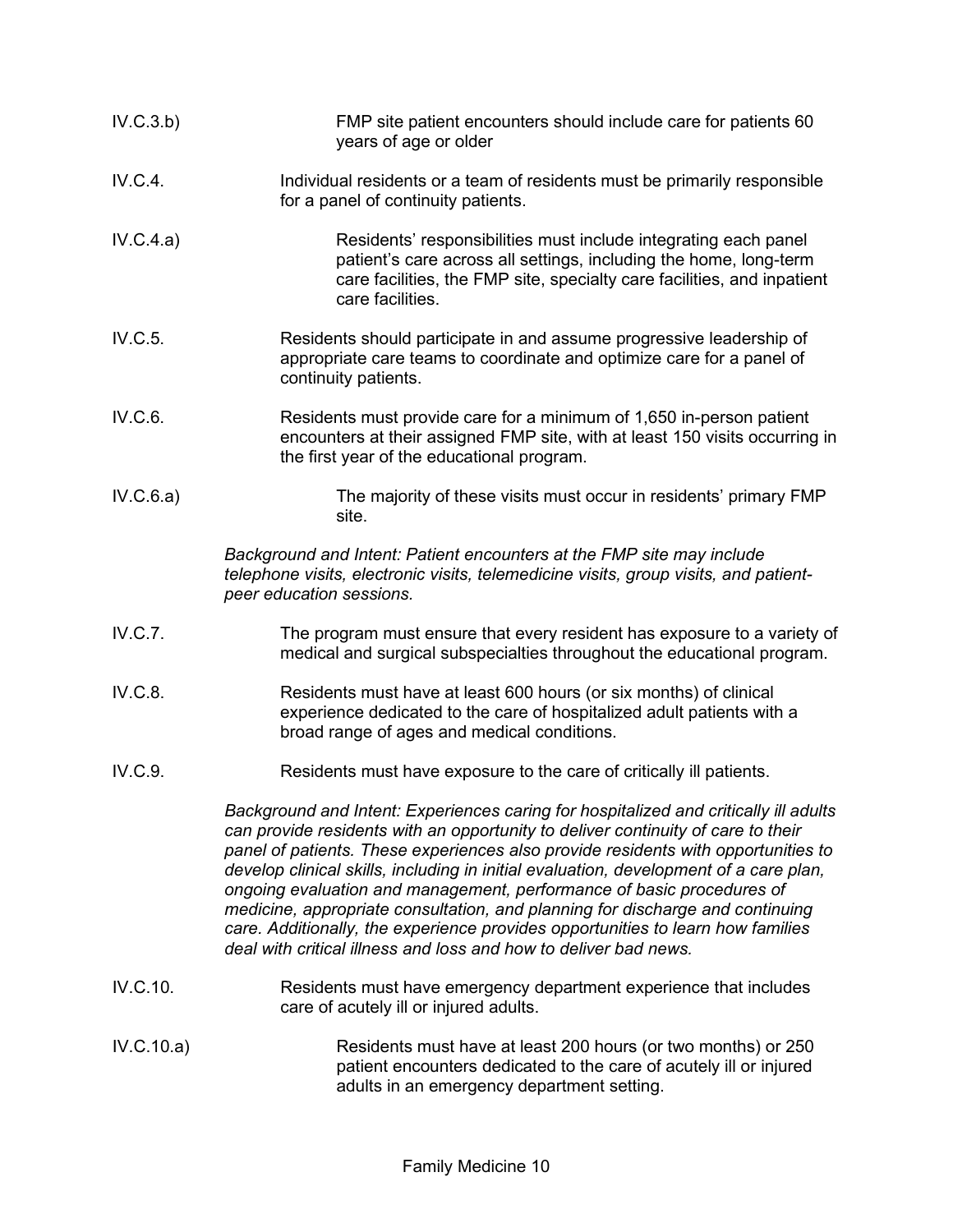| IV.C.11.   | Residents must have clinical experiences dedicated to the care of the<br>older patient across a continuum of sites.                                                                                                                                          |
|------------|--------------------------------------------------------------------------------------------------------------------------------------------------------------------------------------------------------------------------------------------------------------|
| IV.C.11.a) | The experience must include functional assessment, disease<br>prevention and health promotion, and management of patients<br>with multiple chronic diseases.                                                                                                 |
| IV.C.12.   | Residents must have at least 200 hours (or two months) of clinical<br>experience dedicated to the care of ill child patients in the hospital and/or<br>emergency setting.                                                                                    |
| IV.C.13.   | Residents must have at least 200 hours (or two months) of clinical<br>experience dedicated to the care of children and adolescents in an<br>ambulatory setting, including:                                                                                   |
| IV.C.13.a) | acute care;                                                                                                                                                                                                                                                  |
| IV.C.13.b) | chronic care;                                                                                                                                                                                                                                                |
| IV.C.13.c) | newborn patient encounters, to include well and ill newborns; and,                                                                                                                                                                                           |
| IV.C.13.d) | well-child care;                                                                                                                                                                                                                                             |
| IV.C.14.   | Residents must have at least 100 hours (or one month) of clinical<br>experience dedicated to the care of surgical patients, including<br>hospitalized surgical patients.                                                                                     |
| IV.C.15.   | Residents must have at least 200 hours (or two months) of clinical<br>experience dedicated to the care of patients with a breadth of<br>musculoskeletal problems.                                                                                            |
| IV.C.15.a) | This must include a structured sports medicine experience.                                                                                                                                                                                                   |
| IV.C.16.   | Residents must have at least 100 hours (or one month) or 125 patient<br>encounters dedicated to the care of women with gynecologic issues,<br>including well-woman care, family planning, contraception, and options<br>counseling for unintended pregnancy. |
| IV.C.17.   | Residents must document at least 200 hours (or two months) dedicated to<br>obstetrics, including prenatal care, labor management, delivery<br>management, and post-partum care.                                                                              |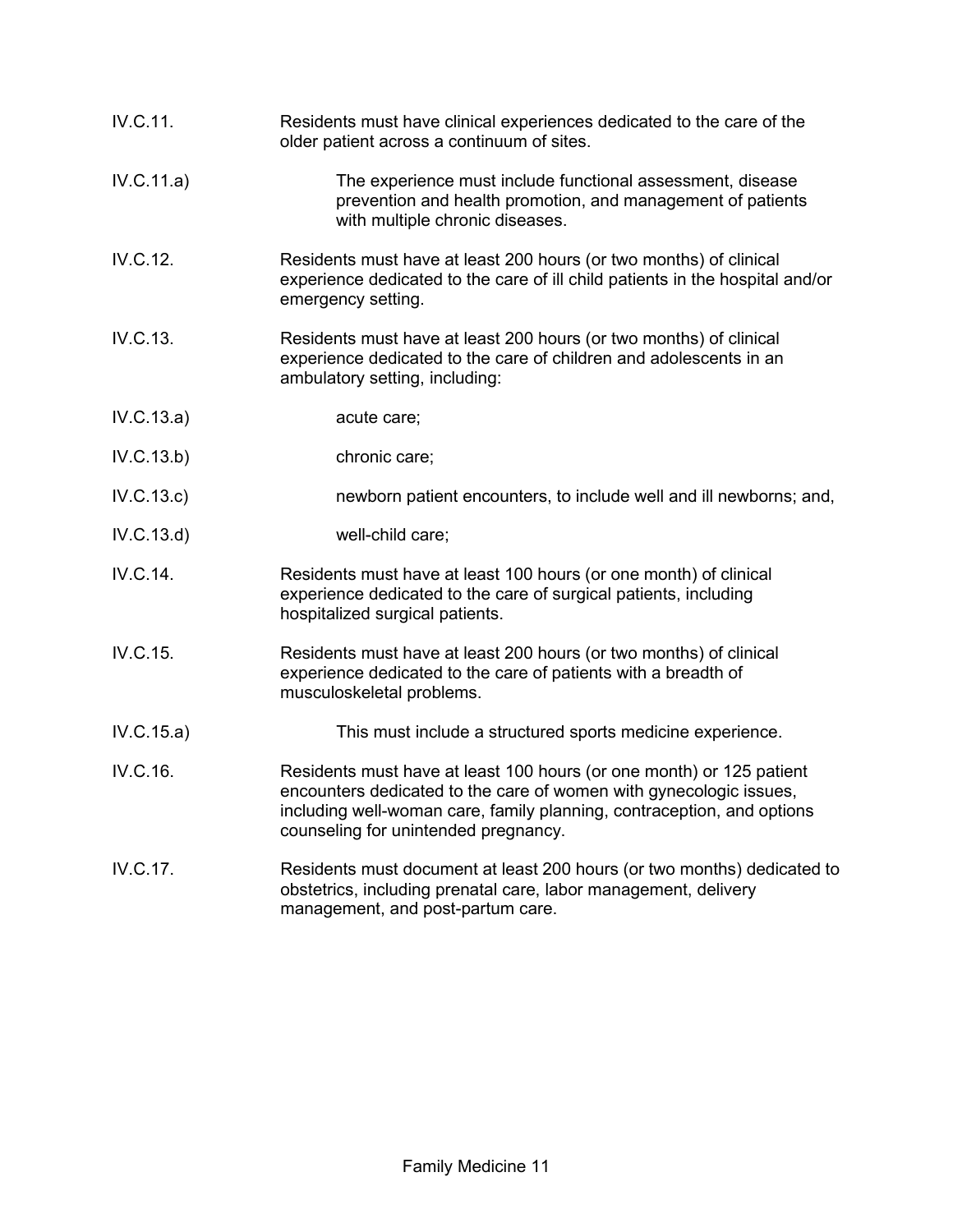*Background and Intent: Experiences in obstetric care can provide residents with an opportunity to deliver continuity of care to their panel of patients. These experiences are also intended to provide residents with opportunities to learn to recognize common problems associated with pregnancy and delivery and provide opportunities for residents to develop competence in making referrals for obstetric care. The requirement can be met through participation in deliveries, providing pre- and postnatal care, and through simulation.*

IV.C.18. Residents must have clinical experiences in diagnosing and managing common dermatologic conditions. IV.C.19. The curriculum must be structured so behavioral health is integrated into the residents' total educational experience. IV.C.20. There must be a structured curriculum in which residents are educated in the diagnosis and management of common mental illnesses. IV.C.21. There must be a structured curriculum in which residents address population health, including the evaluation of health problems of the community. IV.C.22. The curriculum should include diagnostic imaging and nuclear medicine therapy pertinent to family medicine. IV.C.23. Residents must receive training to perform clinical procedures required for their future practices in ambulatory and other health care environments. IV.C.23.a) The program director and family medicine faculty members must develop a list of procedural competencies required for completion by all residents in the program prior to graduation. IV.C.23.a).(1) This list must be based on the anticipated practice needs of all family medicine residents. IV.C.23.a).(2) In creating this list, the members of the faculty should consider the current practices of program graduates, national data regarding procedural care in family medicine, and the needs of the community to be served. IV.C.24. Residents must have experiences dedicated to health system management. IV.C.25. Residents must have elective experiences. IV.C.26. The curriculum should prepare residents to be active participants and leaders in their practices, their communities, and the profession of medicine.

## **IV.D. Scholarly Activity**

IV.D.1. Resident Scholarly Activity